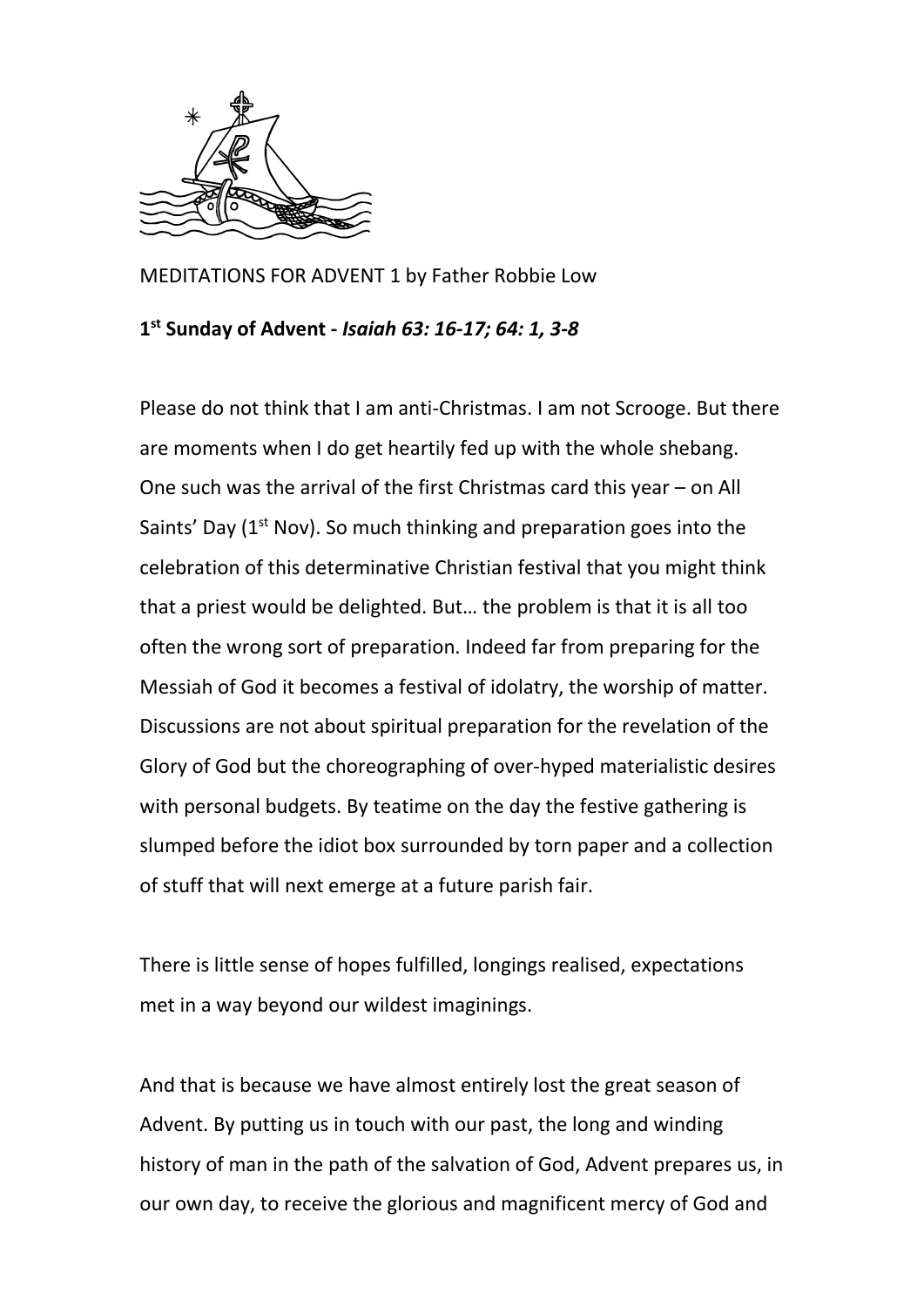to grasp a glimpse of the beatific vision, not by 'following the fairies' of Marks and Spencer but by kneeling before the Babe in the arms of Mary. Listen to the cry of Isaiah, desperate for his people to return to faithfulness and for God to dwell in their midst as Redeemer and Father. *'Rorate coeli desuper et nubes pluant justum'* (Drop down ye heavens from above, and let the clouds rain down righteousness).

There is, in the prophetic call, a longing for the Kingdom of God. It is a longing based on a longstanding hope of the promises of God and a firm expectation of their fulfilment. And those are the three great undergirding features of Advent, longing, hope and expectation.

To understand these we, who live two thousand years after their fulfilment, have to stand again beside our brothers and sisters in the Faith and comprehend in heart and mind the tragedy of our situation, sinners marked for death, and the glorious redemption offered us in Christ.

We, who have no right to salvation, a mortal city besieged by time and condemned to ruin and dust, are offered not a temporary monarch and a happy life but rather a child born in poverty in a borrowed room. The wrapping is deceptive because this child is not just Man but God and the one in whose arms He rests is not just any mother but the Virgin, paradox upon paradox, whose immaculacy enables and whose assent allows the recreation of Man to dwell in eternity with God. She is the Portal of Salvation.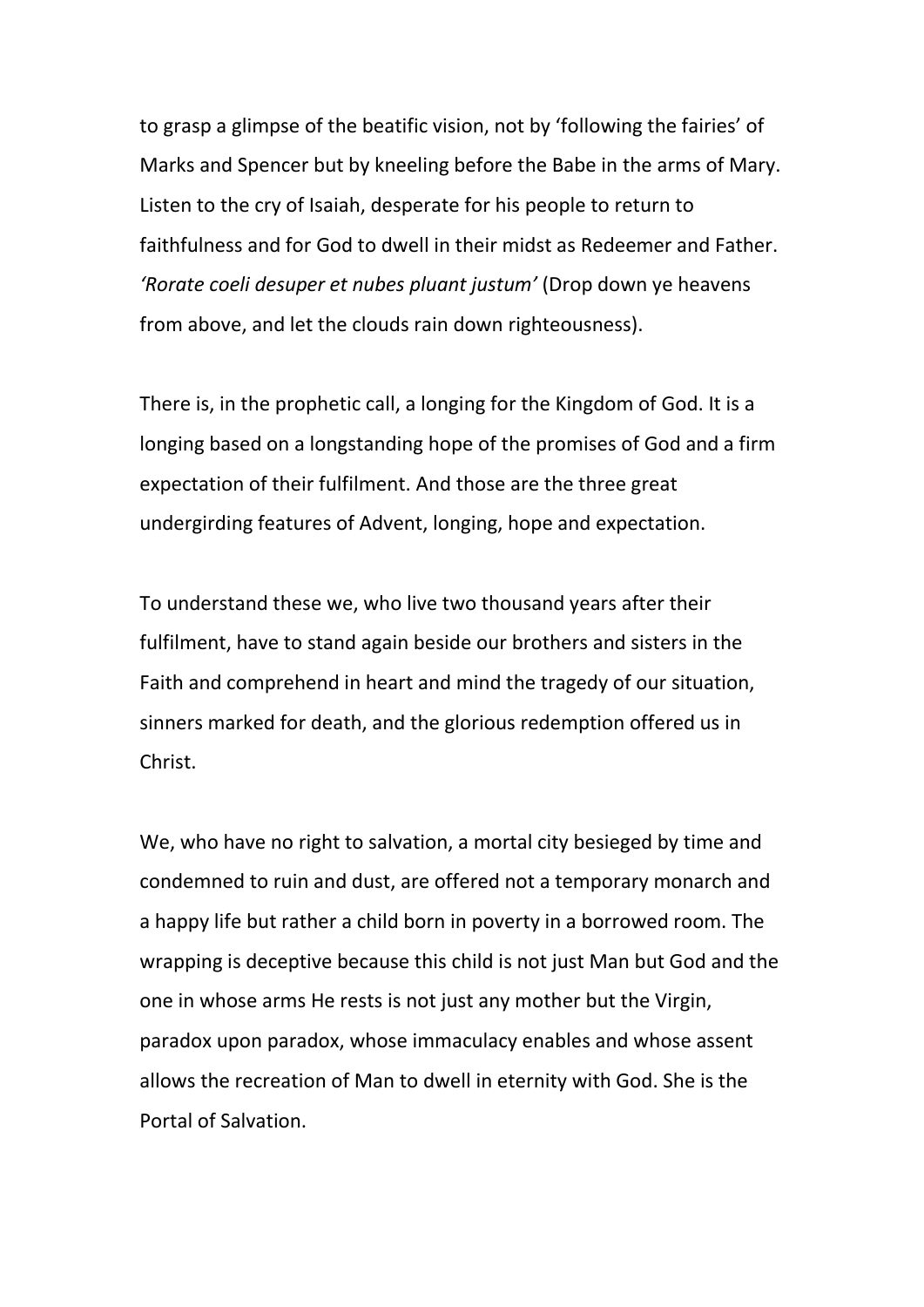This is what Isaiah looks forward to. It is the climax of the longing of the faithful from Abraham on. So Isaiah goes on to acknowledge the reality of his peoples' situation. 'We are sinners. Unclean. Even our 'righteousness' is like filthy rags compared to God's holiness. We are withered, dried up, blown away like autumn leaves, by sin.

Advent then is a time to renew our longing for the kingdom and prepare ourselves anew for the coming of the Kingdom of Heaven to earth. That means facing up to the reality of our lives, our sinfulness, the emptiness and dryness and lifelessness of being at odds with the righteousness of God.

So the Sacrament of Reconciliation is God's gift to us here. It is the place of liberation and renewal. It is the place where we encounter the mercy of the Most High, where heaven does drop down by the ministry of the Holy Ghost and open our lives to the cleansing power of Christ's sacrificial love. (If you have forgotten how to make a good confession, come and ask. Because 'what is not offered cannot be healed', as St Gregory Nazianzus reminds us.)

Secondly, when we have done that, look at Isaiah's last sentence: 'We are the clay. You are the potter. We are the work of your hands.'

This is an image that goes back to the creation narrative and is powerfully employed both by the prophet Jeremiah and by St. Paul. We are the clay on the wheel. If God is to make us into the pot he wants, whether it be the humble earthenware kitchen salt jar or the spiritual equivalent of the Ming Vase, we need to be several things.